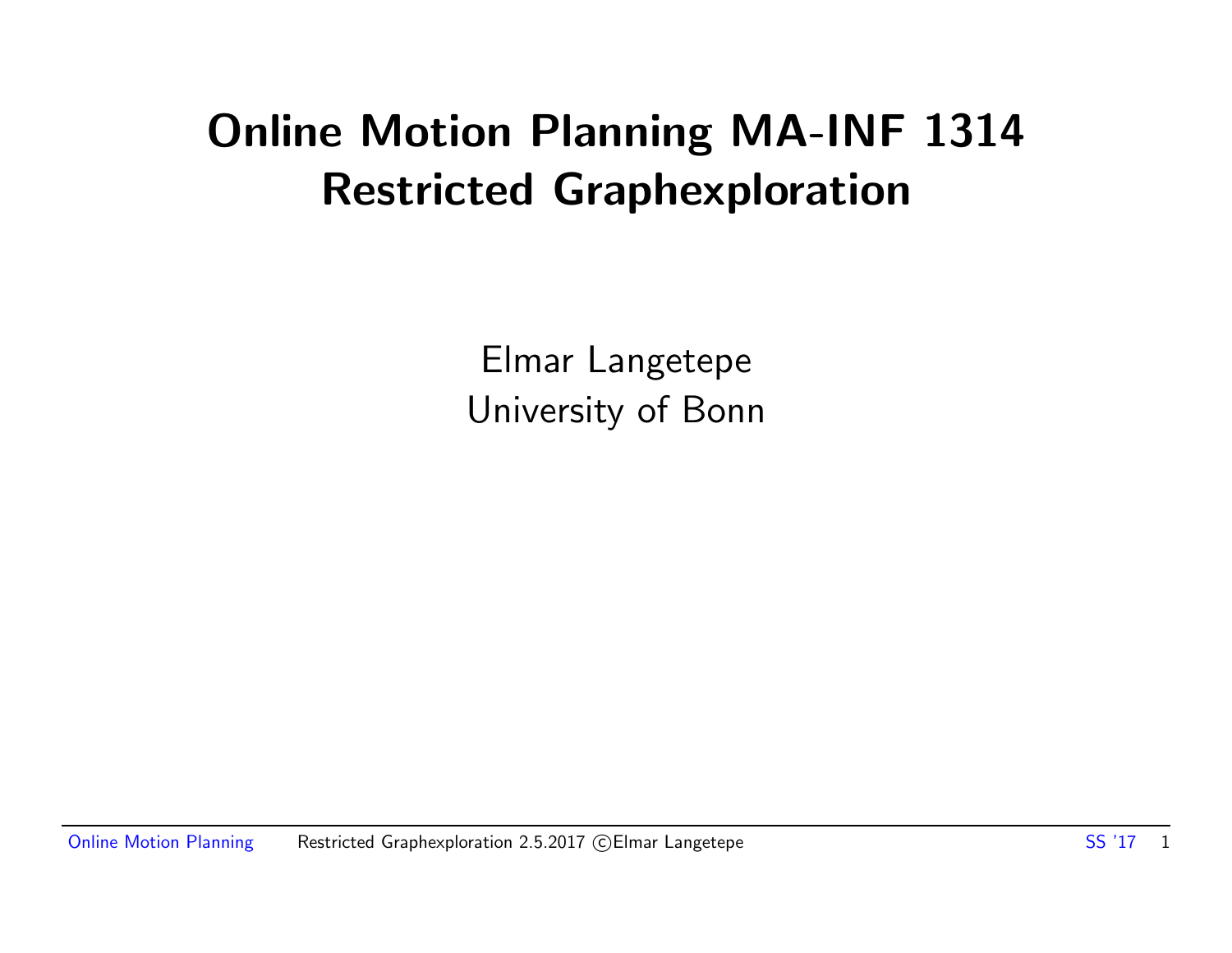# Extension:  $\frac{5}{4}$  Algorithm

- Improvements for SmartDFS
- **•** Deadlocks
- Local decomposition
- Run this part optimally
- Offline Problem

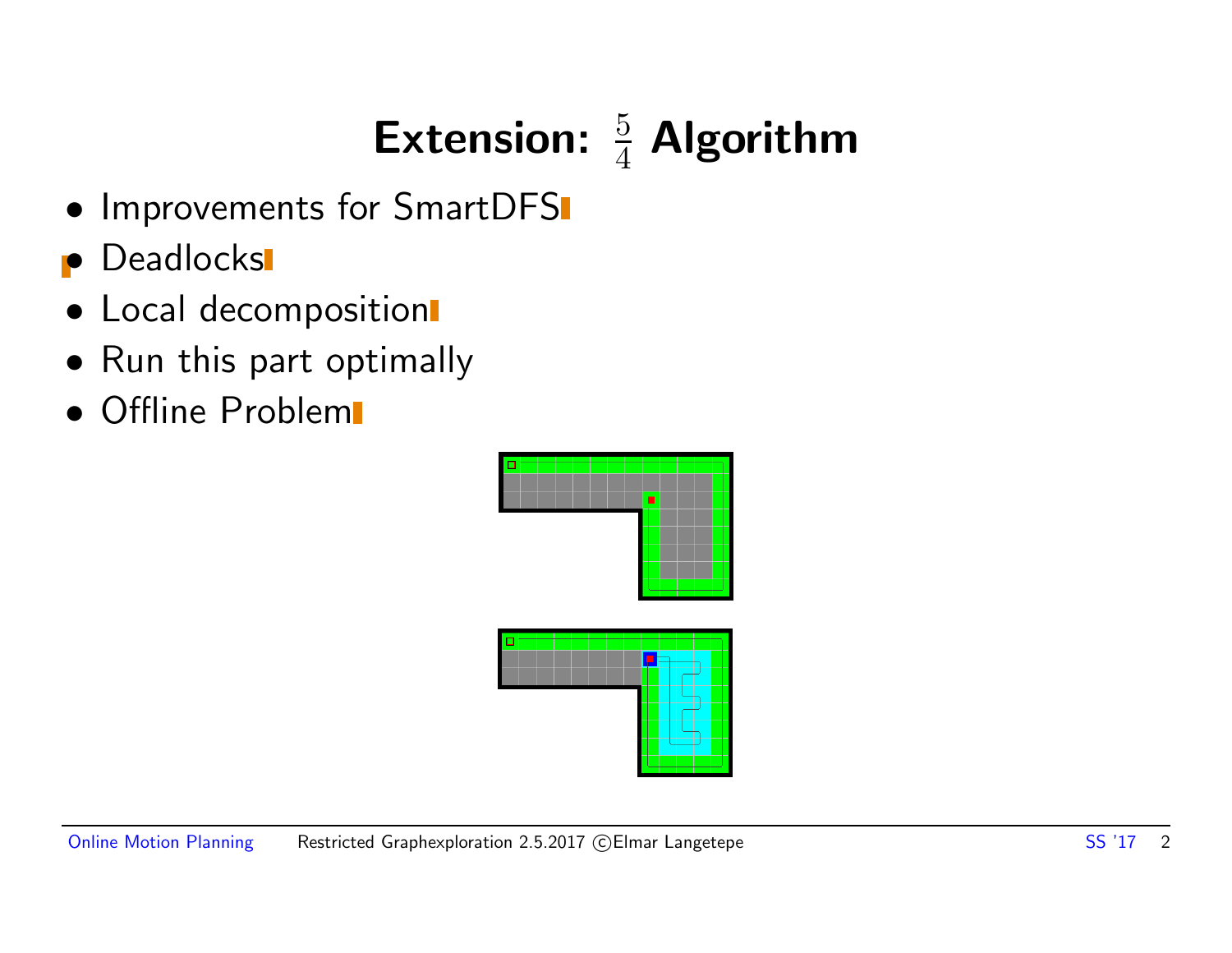## Extension:  $\frac{5}{4}$  Algorithm

- Bottleneck
- **•** 3 visited cells surround free cell, no boundary detected
- Visit first, return
- Use free cell
- Bottleneck and Deadlocks: Long and winding case analysis!
- Worst-Case

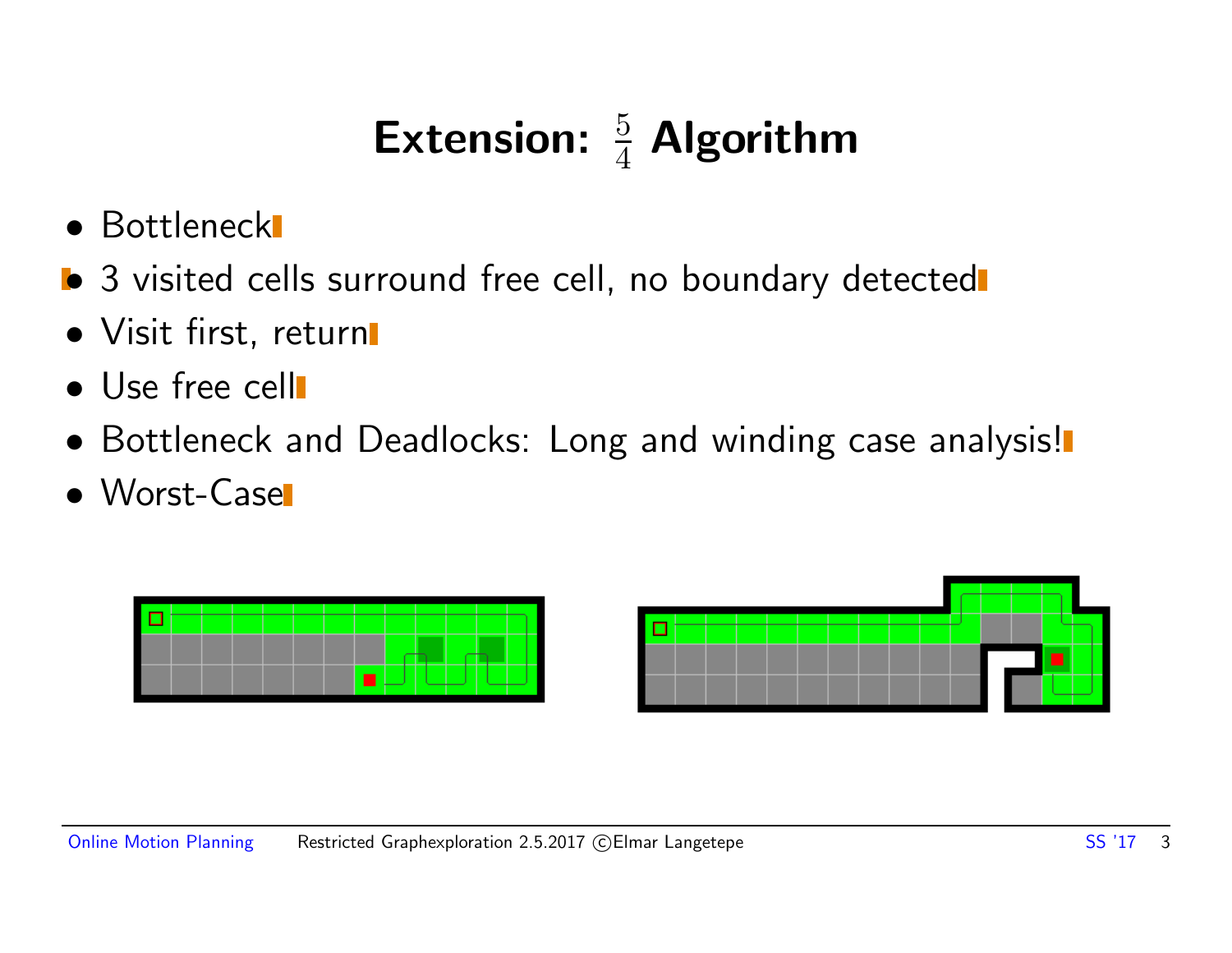#### Repetition: Gridpolygons with holes!

- Modell 2D-cells, Spanning-Tree online construction
- **•** SpiralSTC/ScanSTC: Detours along Spanning-Tree edge
- SpiralSTC equivalent to sub-cell-Modell!!
- Algorithmic formulation, recursively defined
- Strategy-Analysis: Locally!

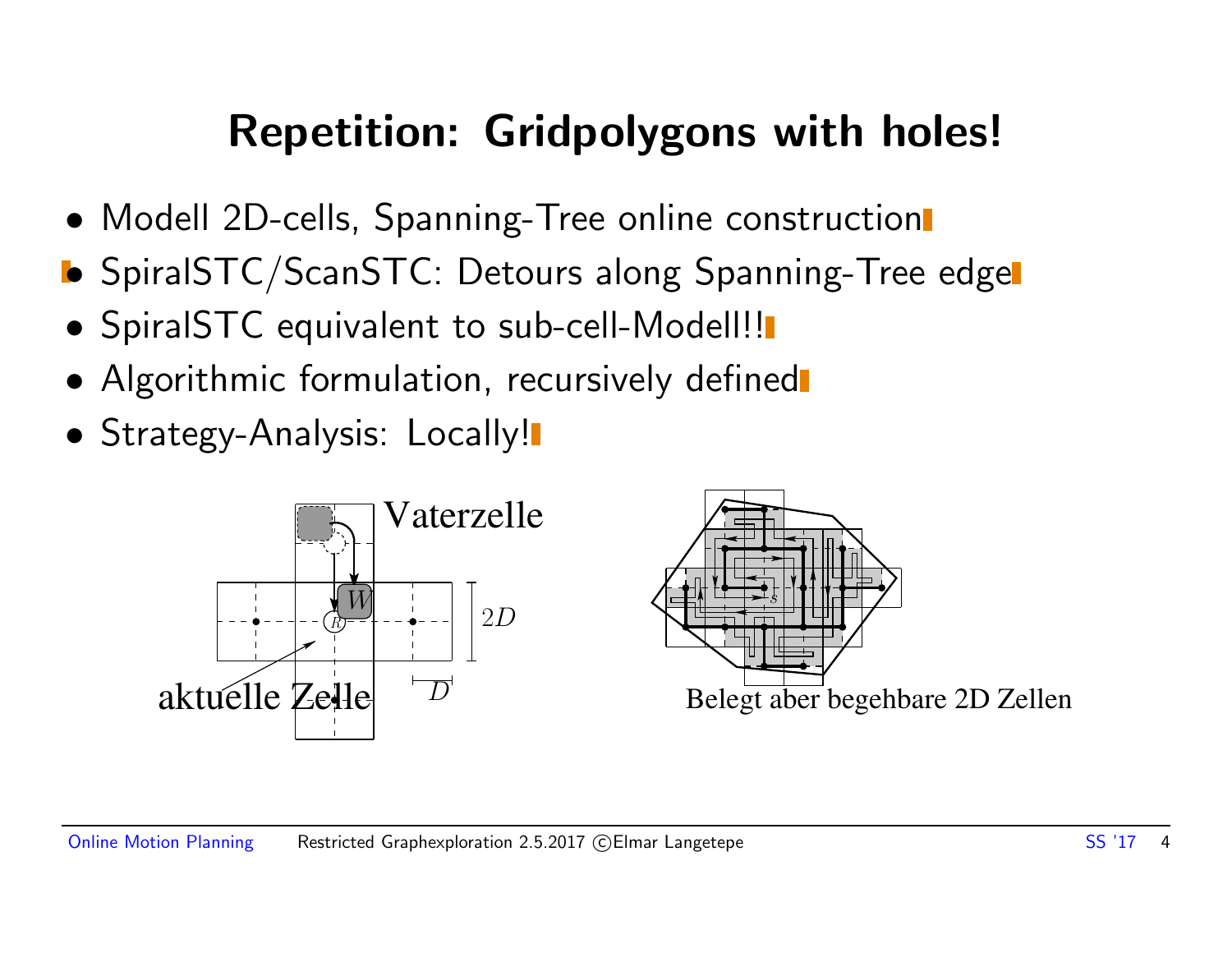#### Repetition: Local analysis!

- Count the boundary cells
- Local analysis, multiple visits of cells, charge 2D cell
- Inner-cell (responsibility), Intra-cell
- Systematically: Boundary  $D$ -cells  $\geq$  inner+intral
- Theorem:  $C + K$  (tight!)



| Cell | Intra | Inner | Full | Bd.-cells |
|------|-------|-------|------|-----------|
|      |       |       |      |           |
|      |       |       |      |           |
|      |       |       |      |           |
|      |       |       |      |           |
|      |       |       |      |           |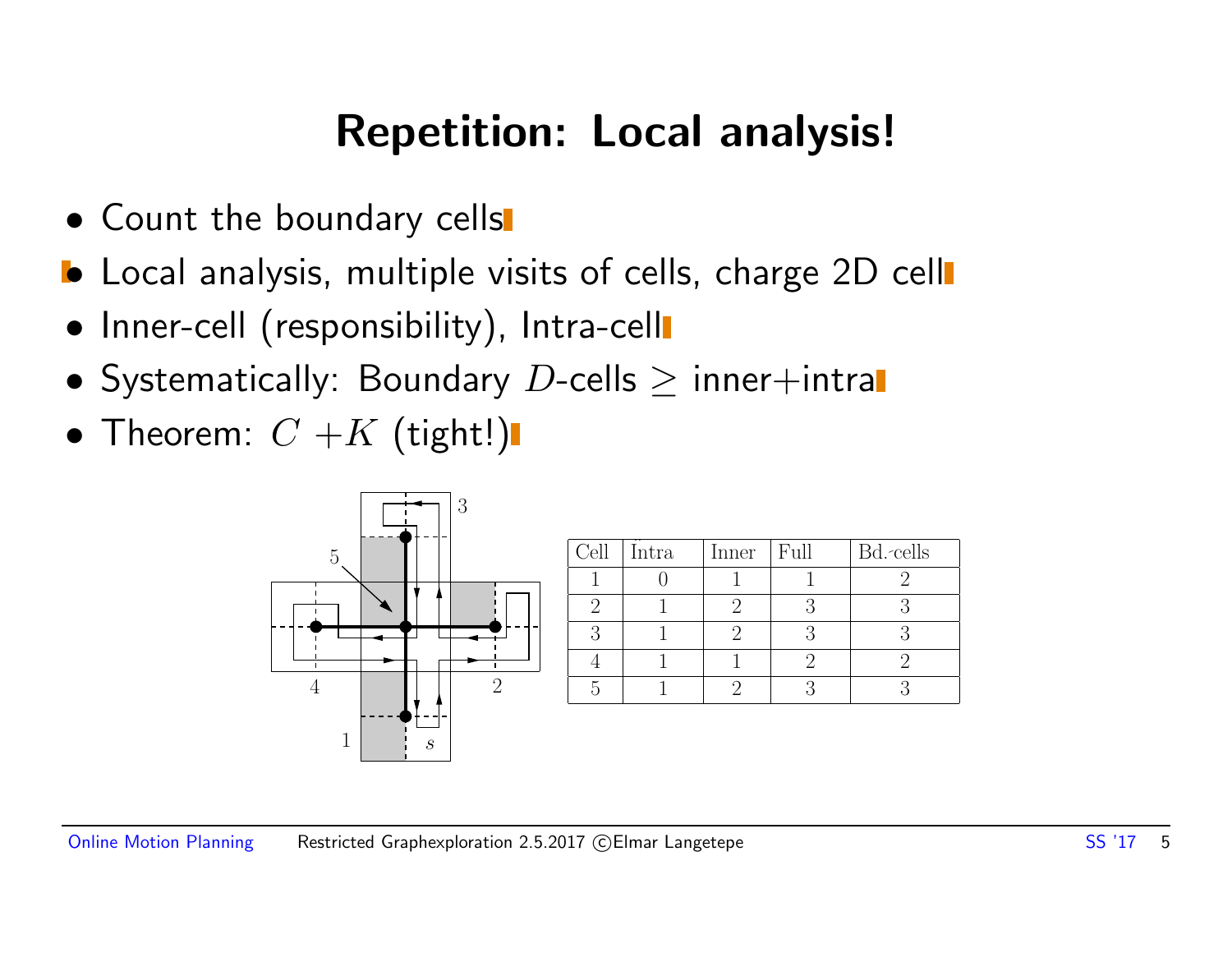#### Repetition: Less rotations for the tool

- Avoid spiral-like paths
- Move in columns
- Also for the general case/path should exist
- Scan also diagonally adjacent 2D cells
- ScanSTC Algorithm
- Also for the Backtracking stepl

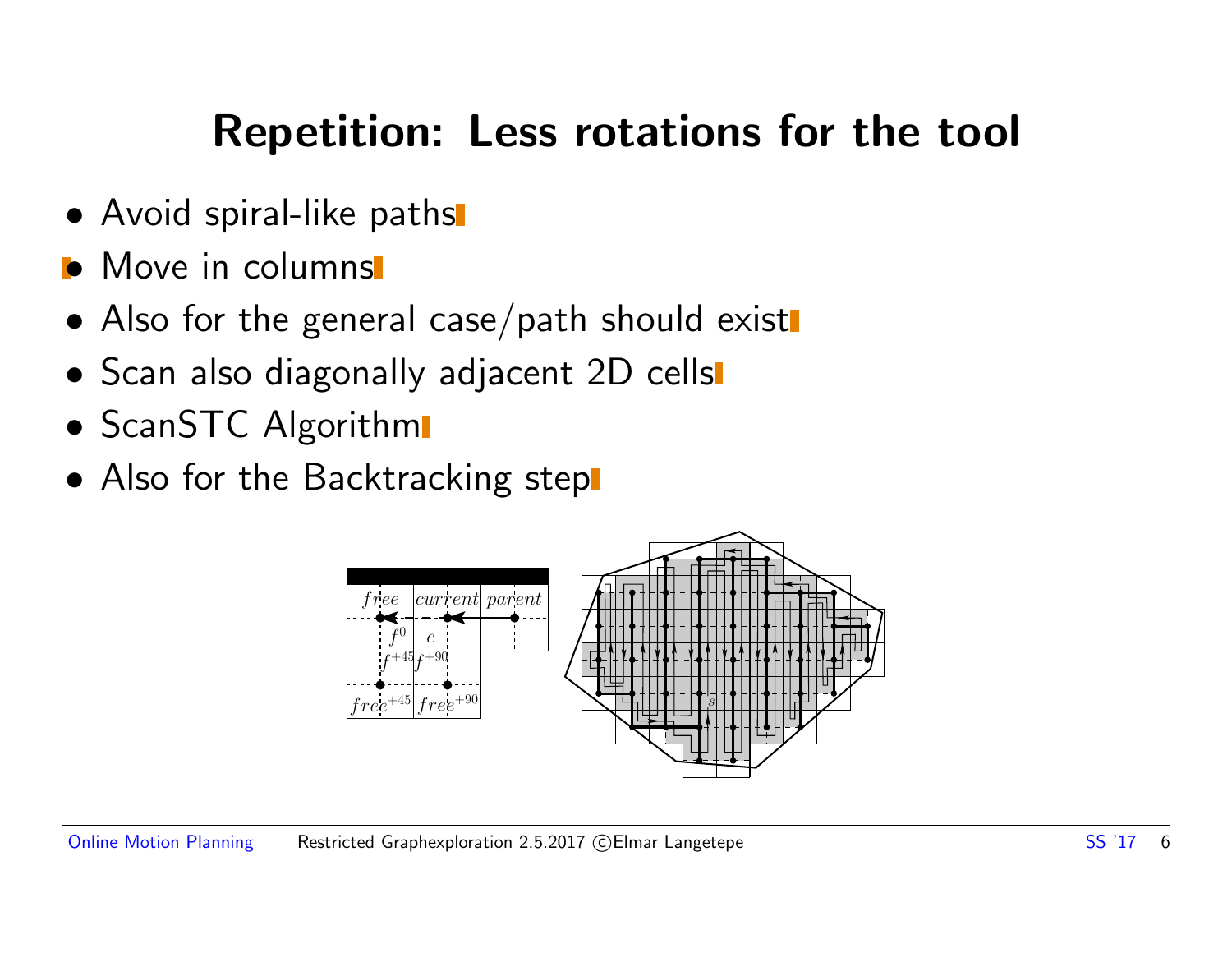## Analysis of 2D-ScanSTC

- Columns connectivity
- From Left to Right X nach  $Y$
- Sum up the Differences: Overall  $Z$
- Connectivity changes



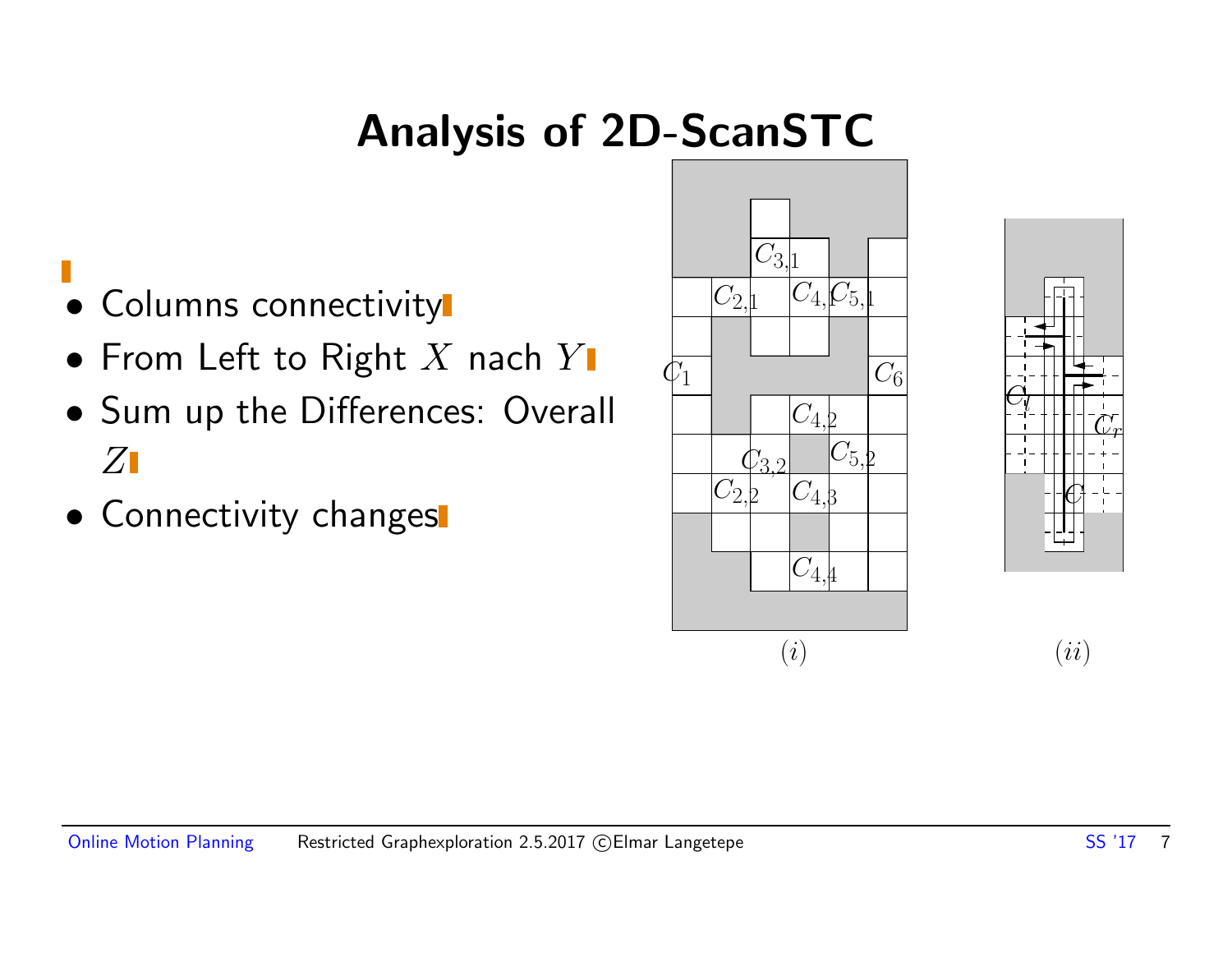## Proof Sketch

•  $H_{Opt}$  optimal number of horizontal edges in the spanning tree.  $Z$  number of connectivity changes of P. 2D-Scan-STC requires

$$
H_{STC} \leq H_{Opt} + Z + 1
$$

horizontal edges in its spanning tree.

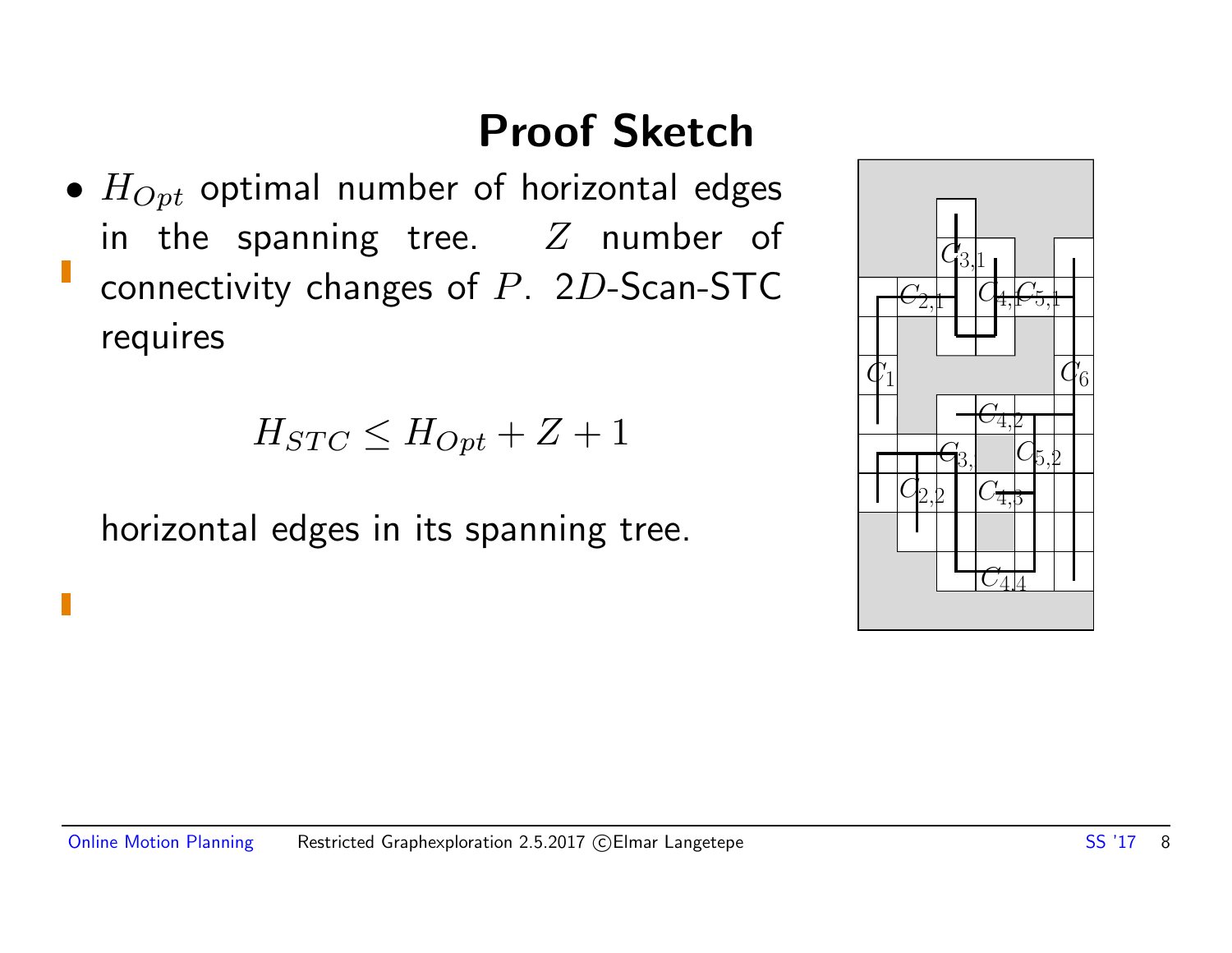### Online graph exploration!

- Graph  $G$ : Visit all edges and vertices
- **•** DFS 2 competitive, optimal
- Searching  $\Rightarrow$  Not too much into the depth
- Restricted exploration, tether/accum. (applications)

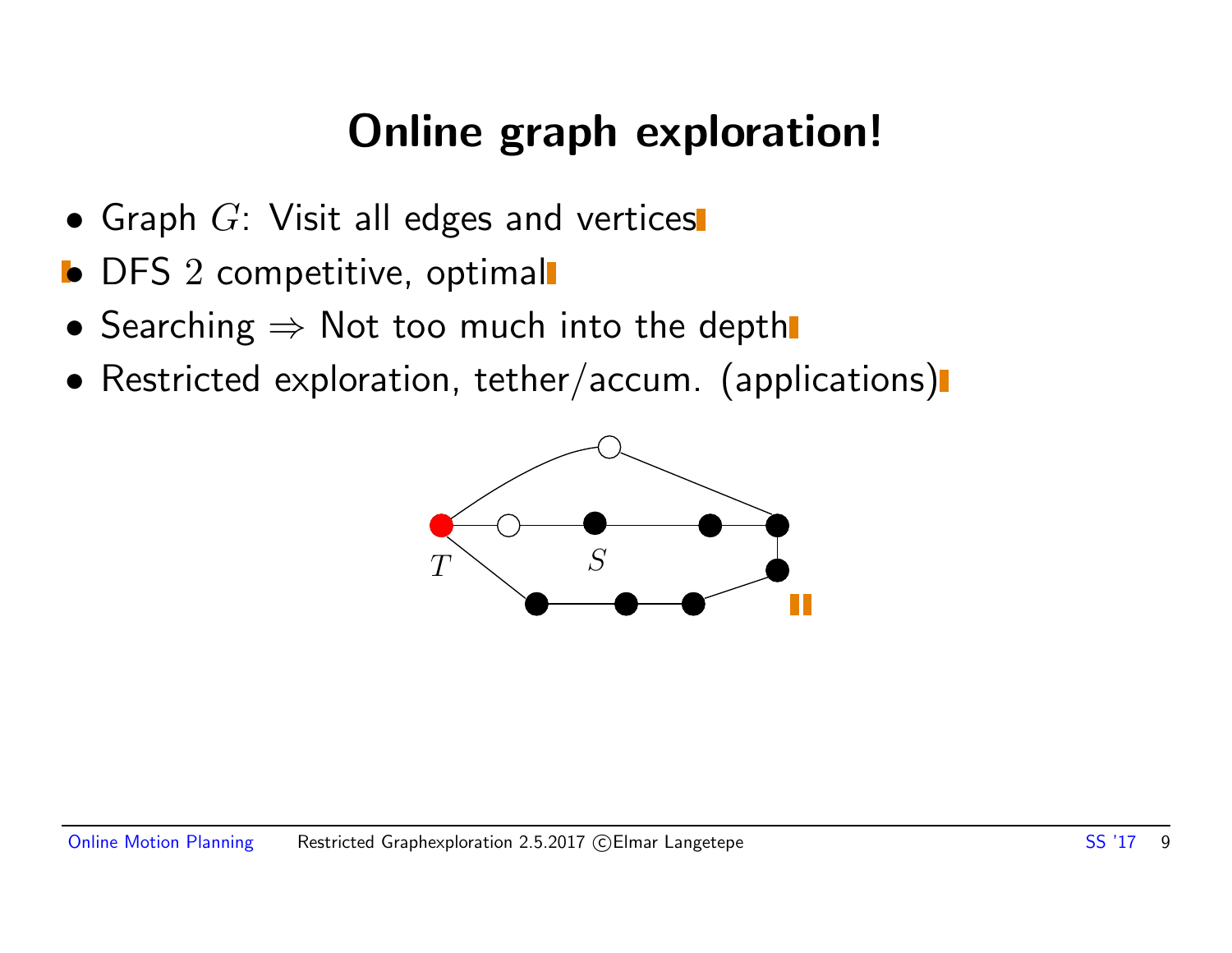#### Restricted online graph exploration

- Tether of length  $k$
- **•** Graph  $G$ : Depth  $k$ , longest shortest path to start
- Pure DFS:  $k = 1$  but tether length n is required
- BFS:  $k \approx n/2$  but  $\Omega(n^2)$  visits for  $n$  edges

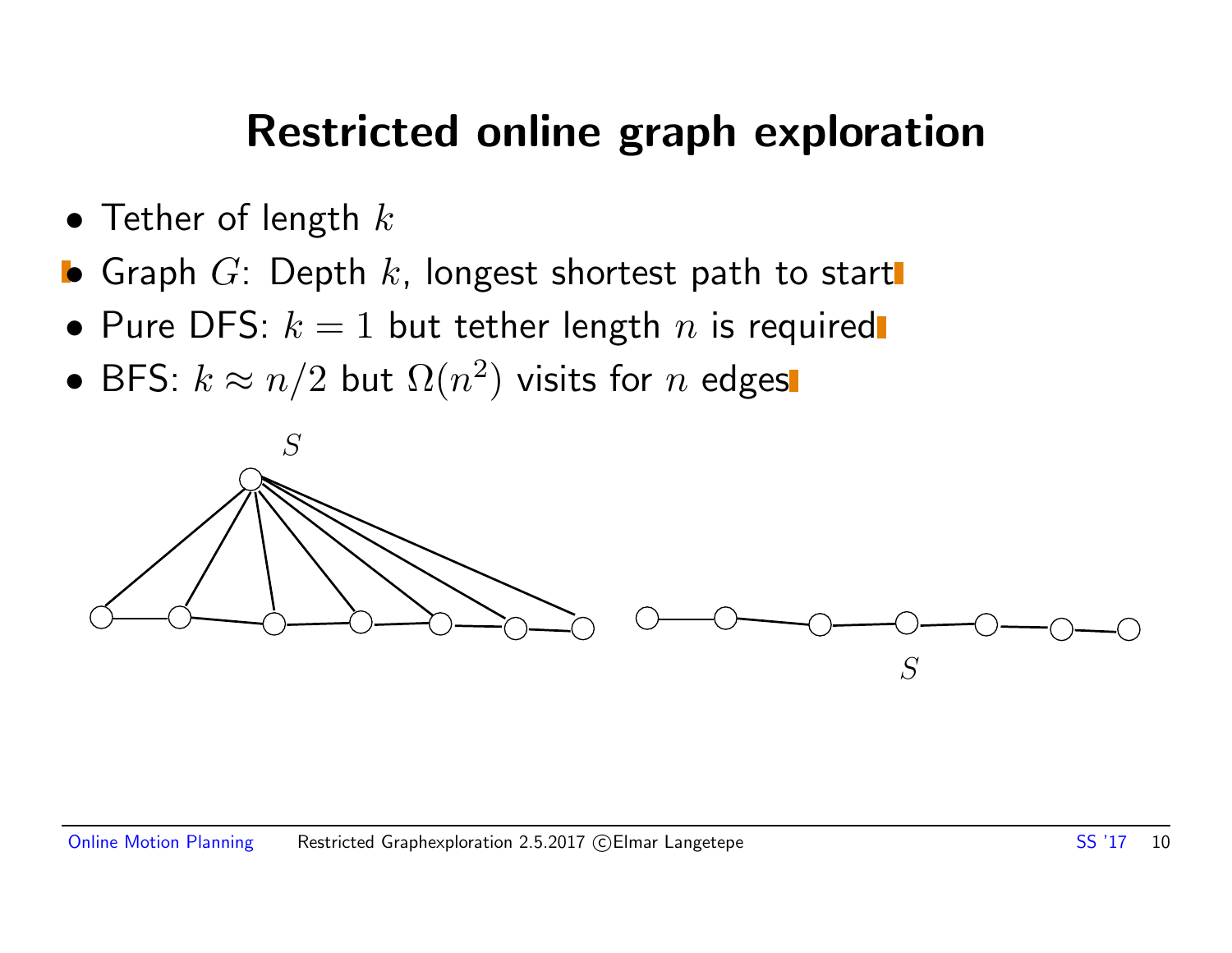#### Modell: Restricted (online) graph exploration

- 1. Tethered agent  $l = (1 + \alpha)r$  (cable).
- 2. Agent returns to start after  $2(1 + \alpha)r$  steps (recharge accumulator)
- 3. Large graph, explore up to depth  $d$ , flexible  $d$
- All vertices  $r$  steps away, depth  $r$  (radius)
- All edges length 1 (weights, exercise)
- Small look-ahead  $\alpha$  necessary
- First variant, reduction for the others (Lemma/Exercise)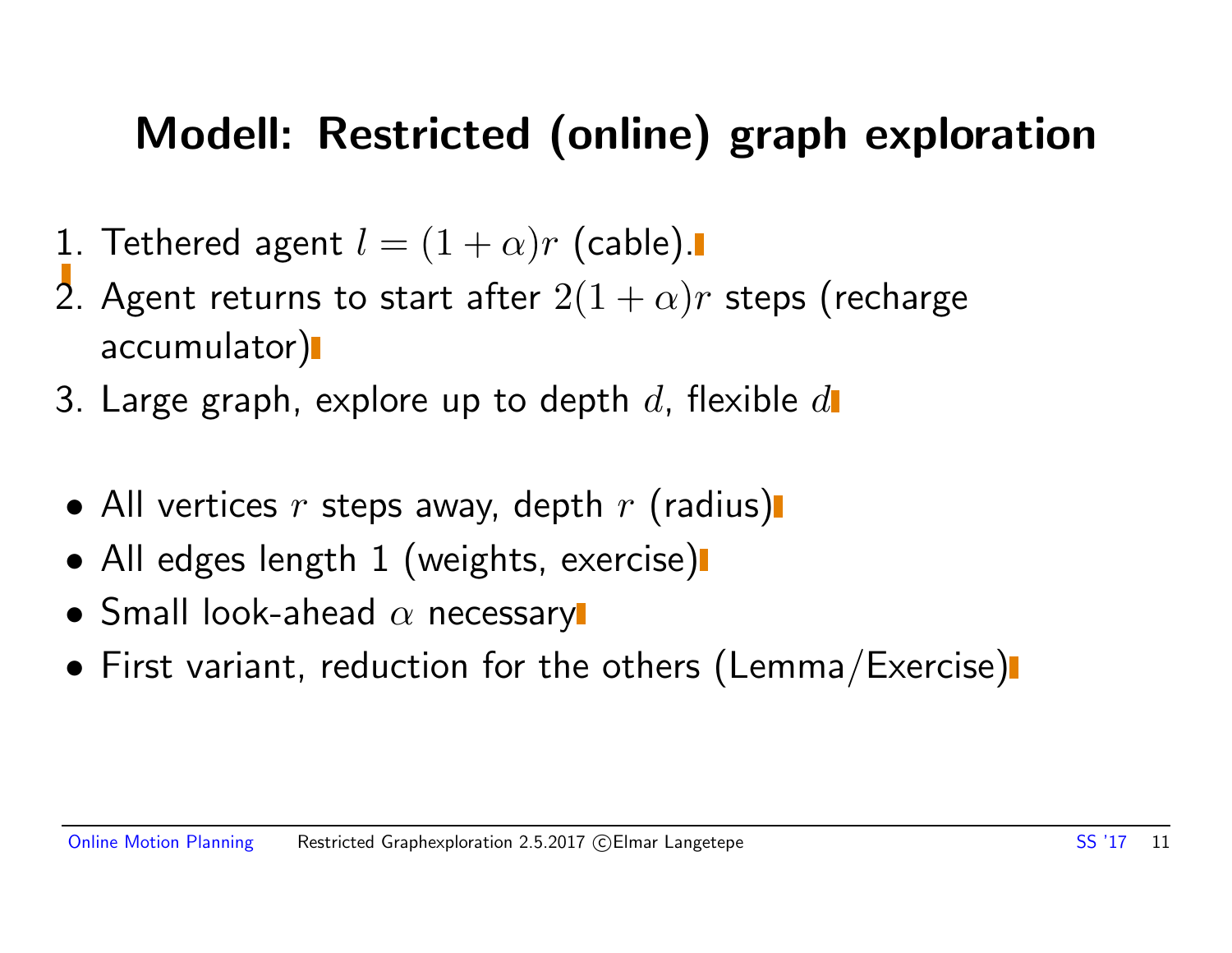#### Restricted graph exploration: Simulation

**Lemma** For any  $\beta > \alpha$  a solution for the accumulation-variant with accumulator size  $2(1 + \beta)r$  can be attained from the solution of the tethered-variant with tether length  $l = (1 + \alpha)r$ . The cost decrease by a factor of  $\frac{1+\beta}{\beta-\alpha}$ .

Proof: Blackboard!!!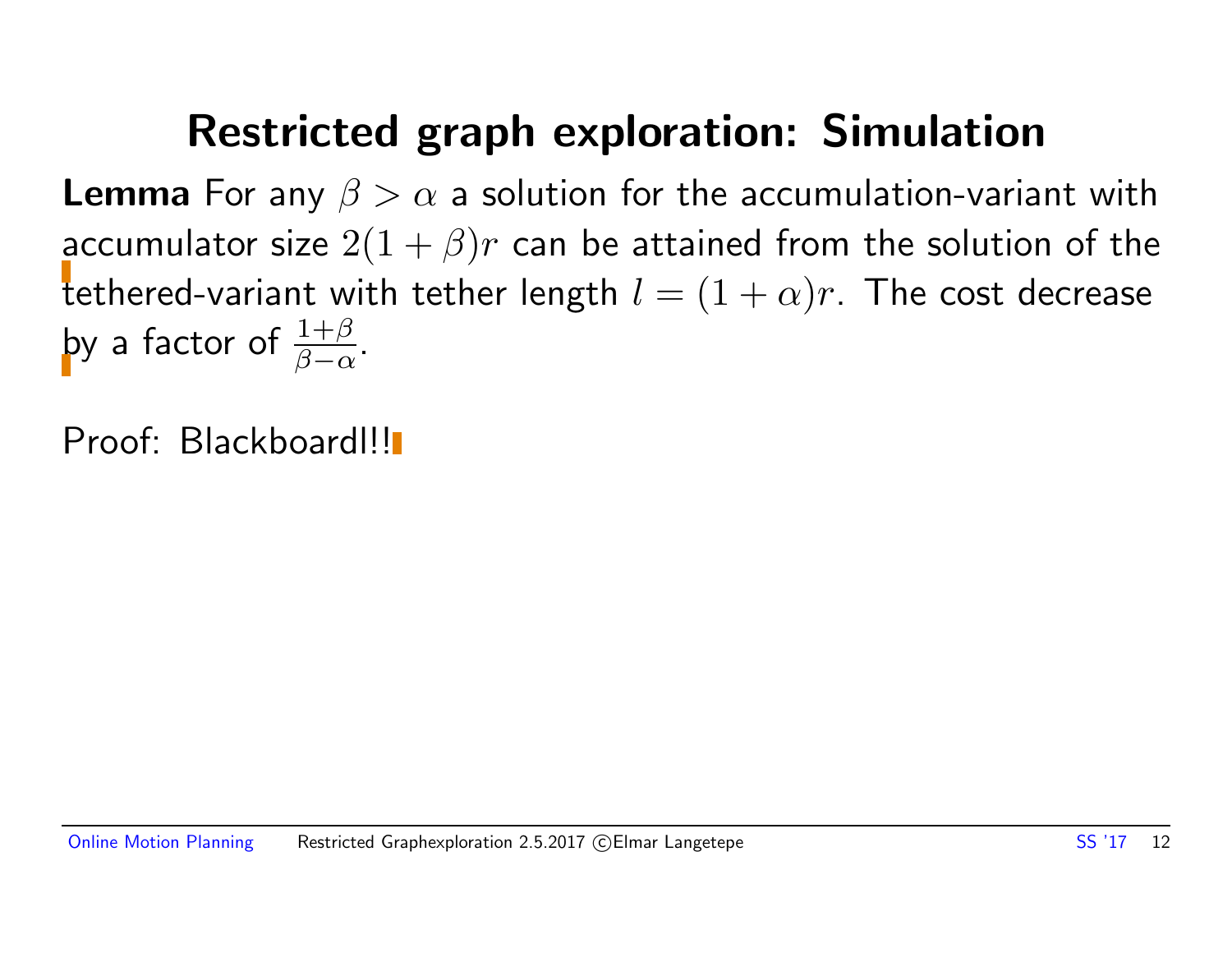#### Offline Algorithmus: Accumulator-variant

- Offline: Graph is fully known
- Assume: 4r Accumulator
- Complexity, (NP-hard ?) unknown! Approximation  $O(|E|)!$
- Algorithm: DFS  $2|E|$  steps
- Cut into pieces of length  $2r$ , subpaths
- Starting segment in distance  $r\blacksquare$
- Visit from start, explore subpath, move back!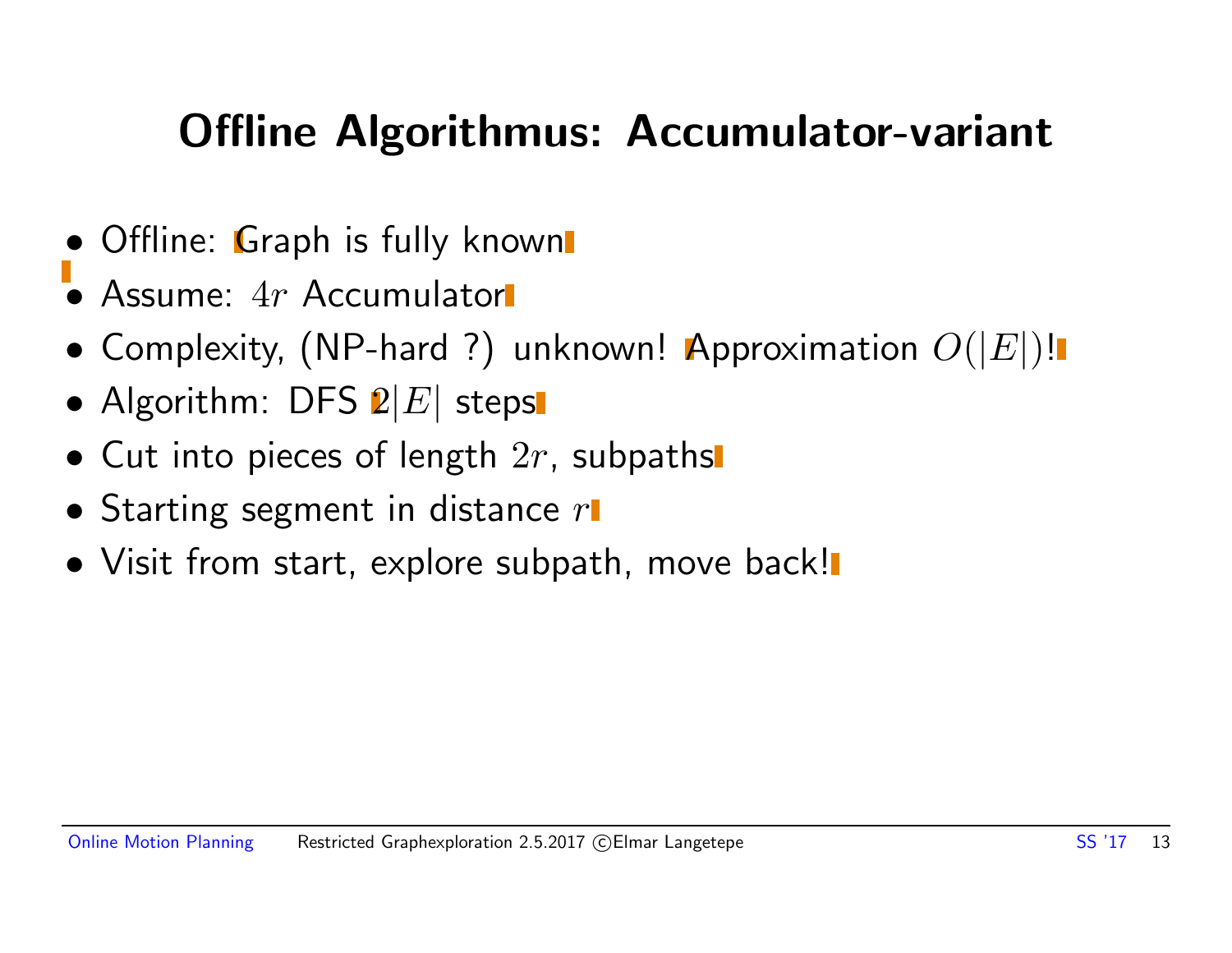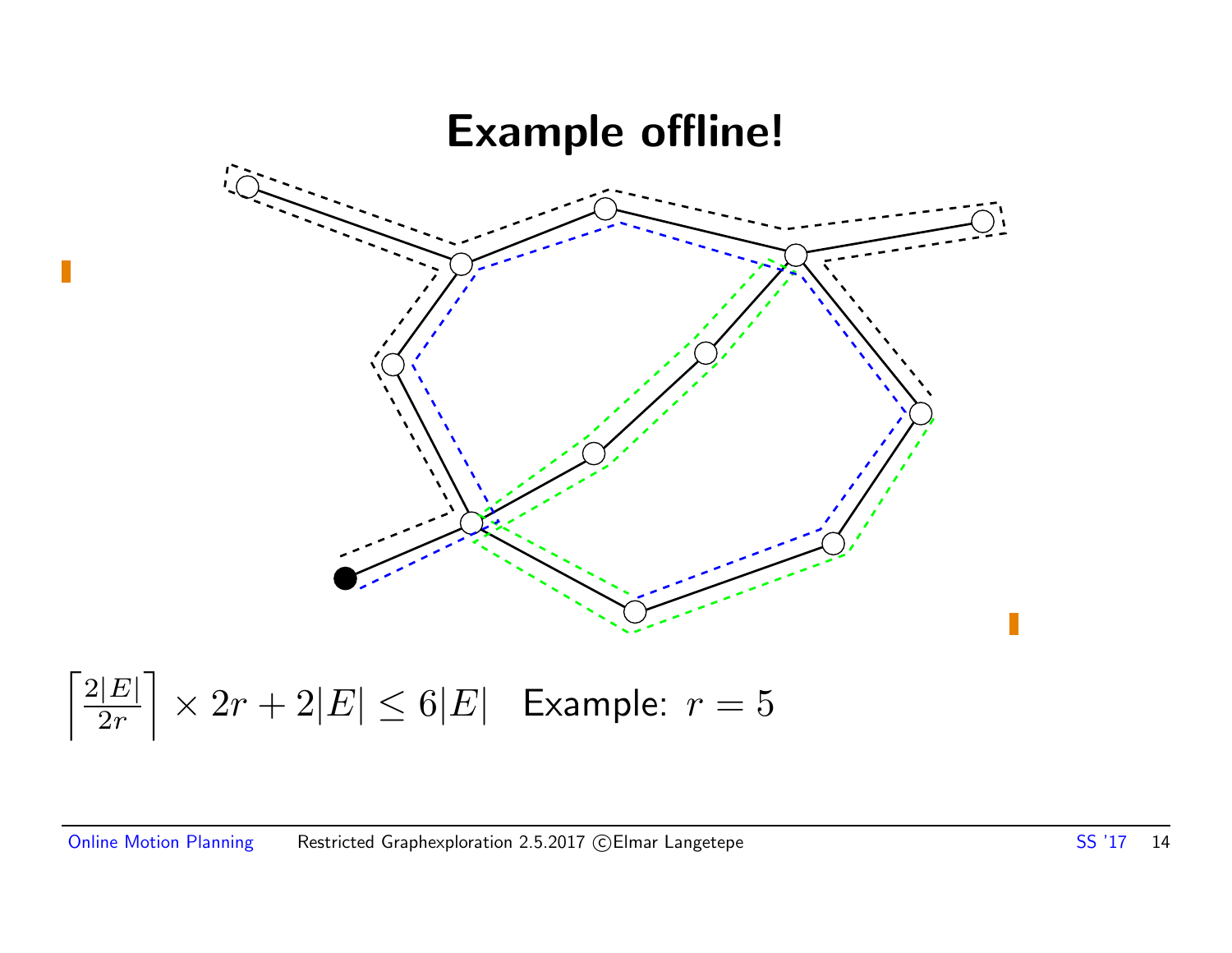## Offline Algorithm: Accumulator-variant

**Lemma** A simple Accumulator-Offline Algorithm visits at most  $6|E|$ edges.

- Reach any subpath-start with step-length  $2r$
- Explore all subpath:  $2|E|$
- $\lceil 2|E|$  $2r$  $\overline{\phantom{a}}$ subpaths in total
- Reaching by  $\sqrt{\frac{|E|}{r}}$ r  $\overline{\phantom{a}}$  $2r$  steps
- $\lceil |E|$ r  $\overline{\phantom{a}}$  $2r \leq$  $\left(\frac{|E|}{r} + 1\right)2r \leq 2|E| + 2r$
- $4|E| + 2r \leq 6|E|$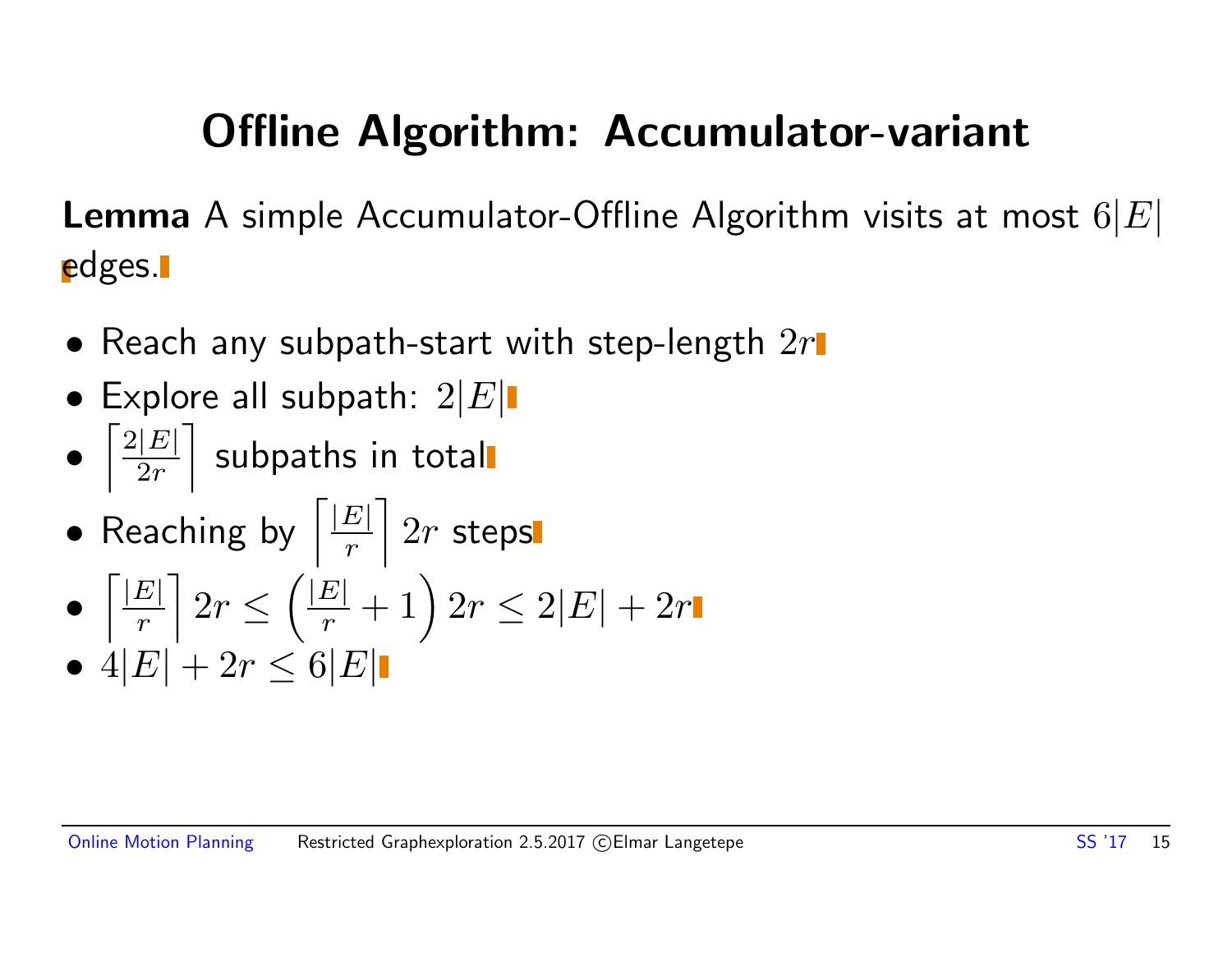### Online: Tethered graphexploration

- Tether variant (cable), reductions for others (Lemma/Exercise)
- First idea, DFS (edges) until tether is fully used, then backtracking
- bDFS, bounded DFS
- Nice try, is not enough!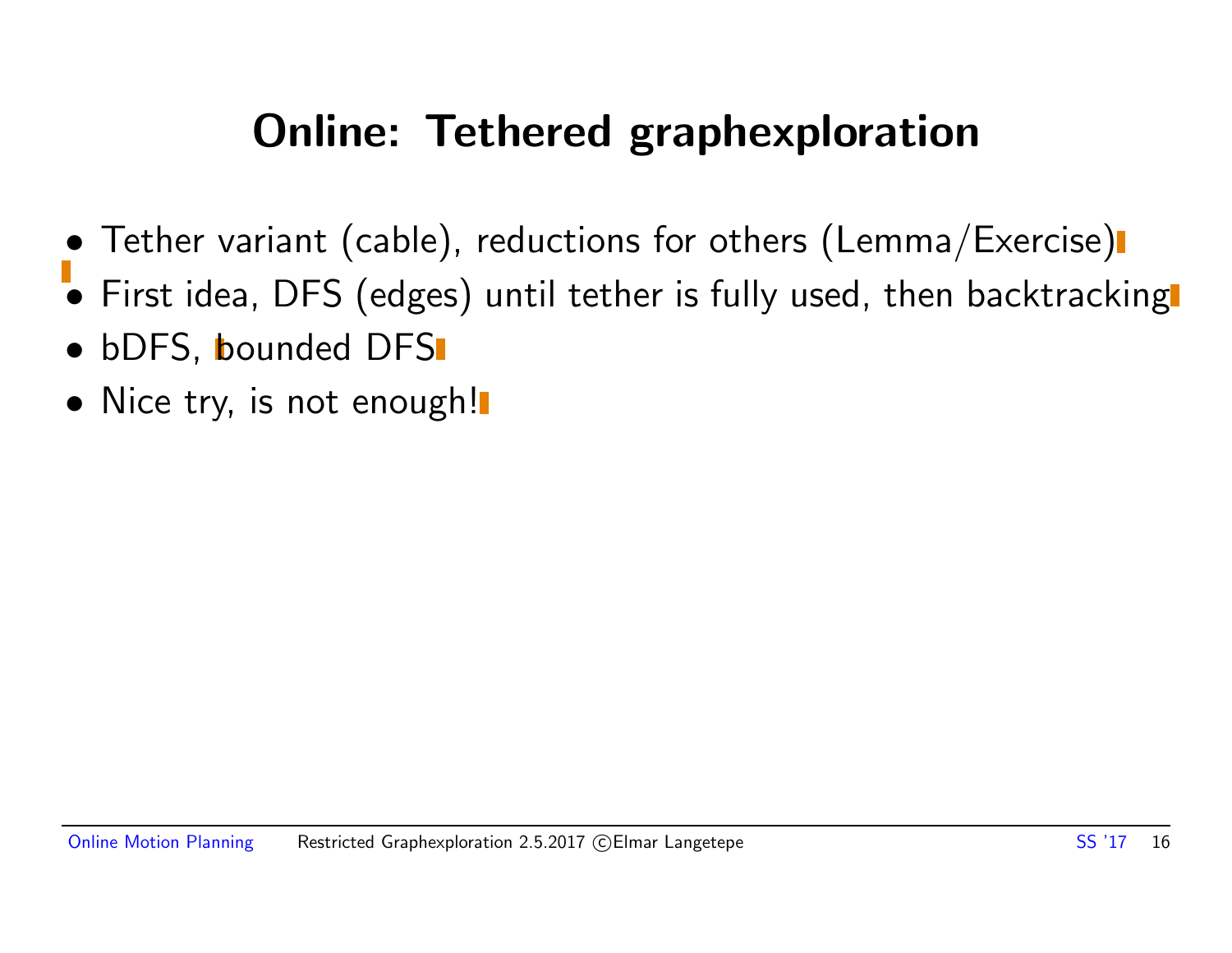### Method: Bounded DFS

bDFS $(v, l)$ :

if  $(l = 0)$   $\vee$  (all outgoing edges are explored) then RETURN

end if

```
for all non-explored edge (v, w) \in E do
      Move from v to w by (v, w).
      Mark (v, w) as explored
      bDFS(w, 1 - 1).
      Move back from w to v by (v, w).
end for
```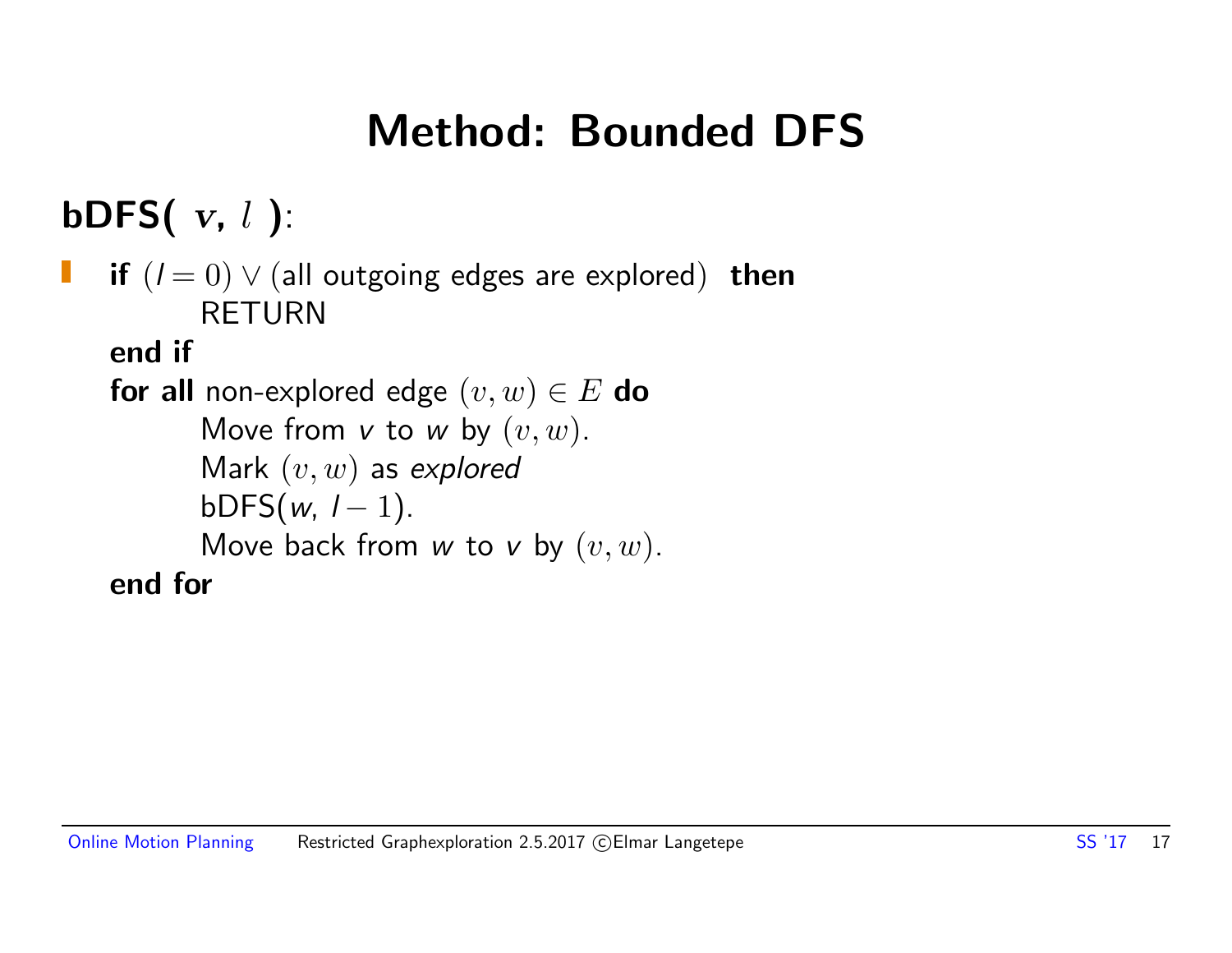## Bounded DFS

- Example unit-length edge
- Problem: Not all edges will be reached
- Edge to  $v$  is marked, End!  $\blacksquare$
- Only bDFS is not enough

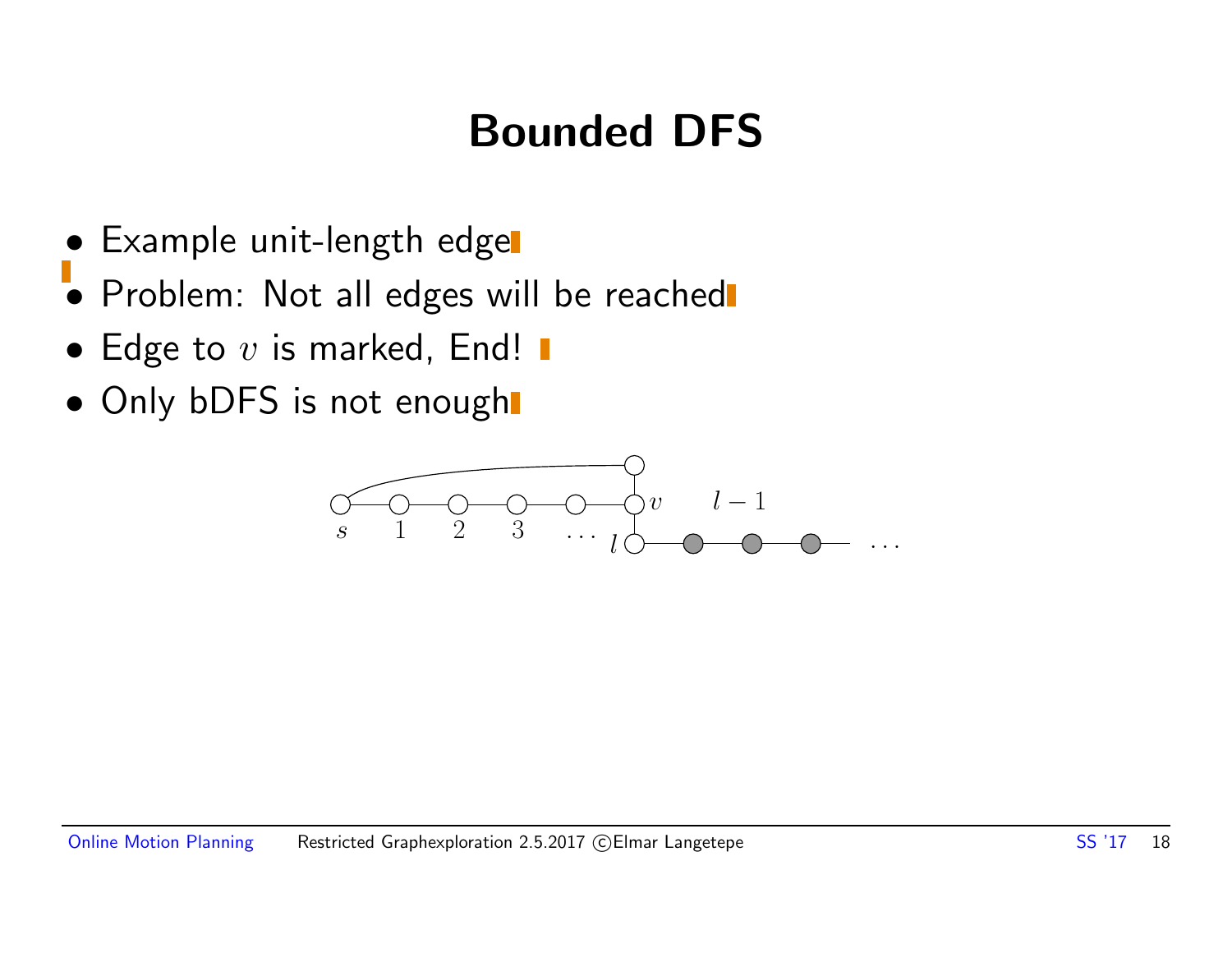#### CFS Algorithm: Mark the vertices

non-explored vertices, never visited.

**incomplete** visited vertices, but there are non-explored edges starting at  $v$ .

**explored** vertices, all incident edges have been explored.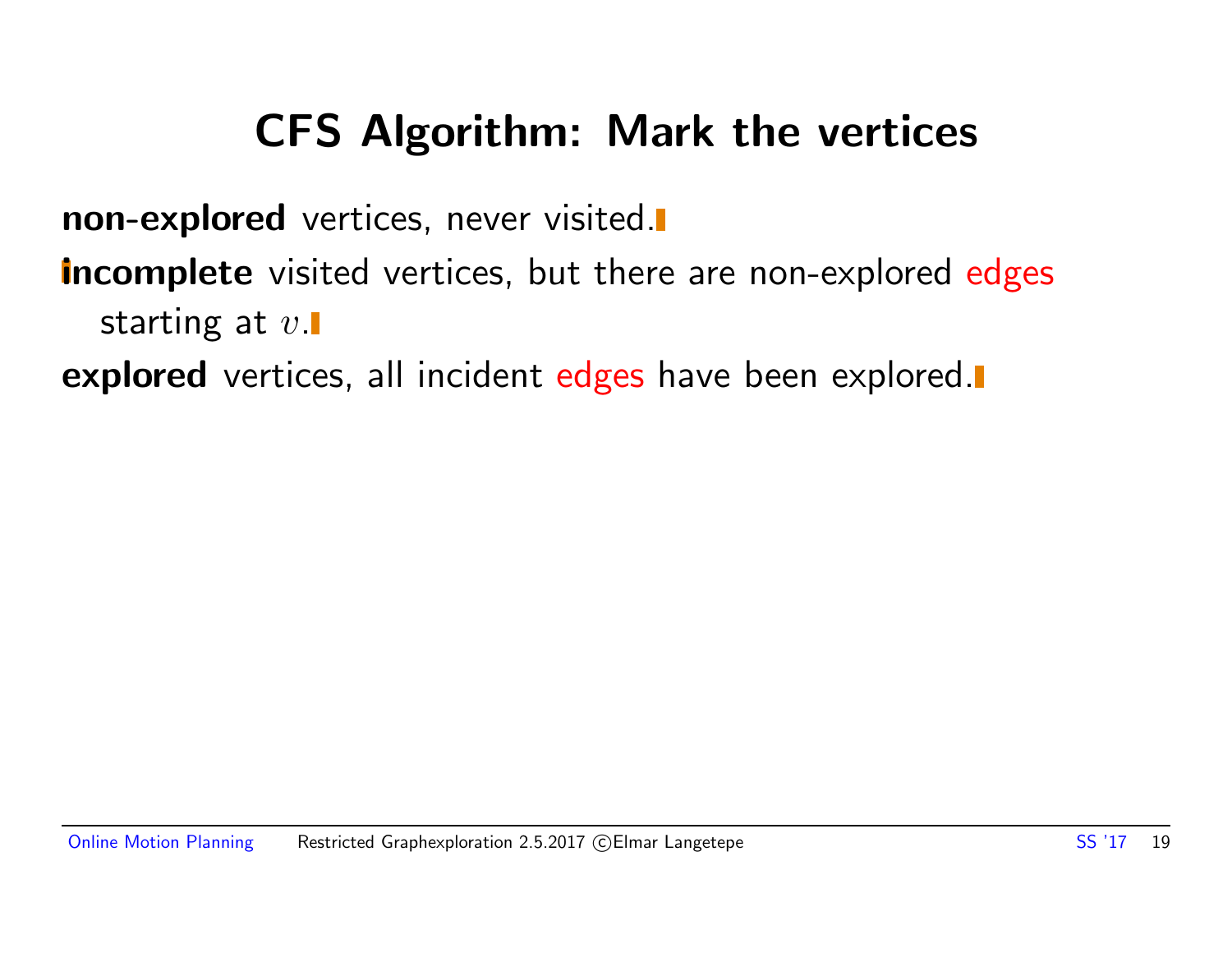## CFS Algorithm

 $\alpha r$ 4

- Start bDFS at different sources
- Set of (edge) disjoint trees  $\mathcal{T} = \{T_1, T_2, \ldots, T_k\}$
- Root vertices  $s_1, s_2, \ldots, s_k$
- Choose  $T_i$  with  $s_i$  closest to  $s_i$ , move to  $s_i$ .
- Pruning of  $T_i$ : Build  $T_{w_j}$  with root  $w_j$  if:

\n- 1. 
$$
d_{T_i}(s_i, w_j) \ge \text{minDist} = \frac{\alpha r}{4}
$$
\n- 2.  $\text{Depth}(T_{w_j}) \ge \text{minDepth} - \text{minDist} =$
\n

- $\bullet$  Add all  $T_{w_j}$  to  $\mathcal{T}!$  Remove  $T_i$  from  $\mathcal T$
- $\bullet\,$  Explore  $T_i$  without  $T_{w_j}$  from  $s_i$  by DFS and
- start bDFS at the incomplete vertices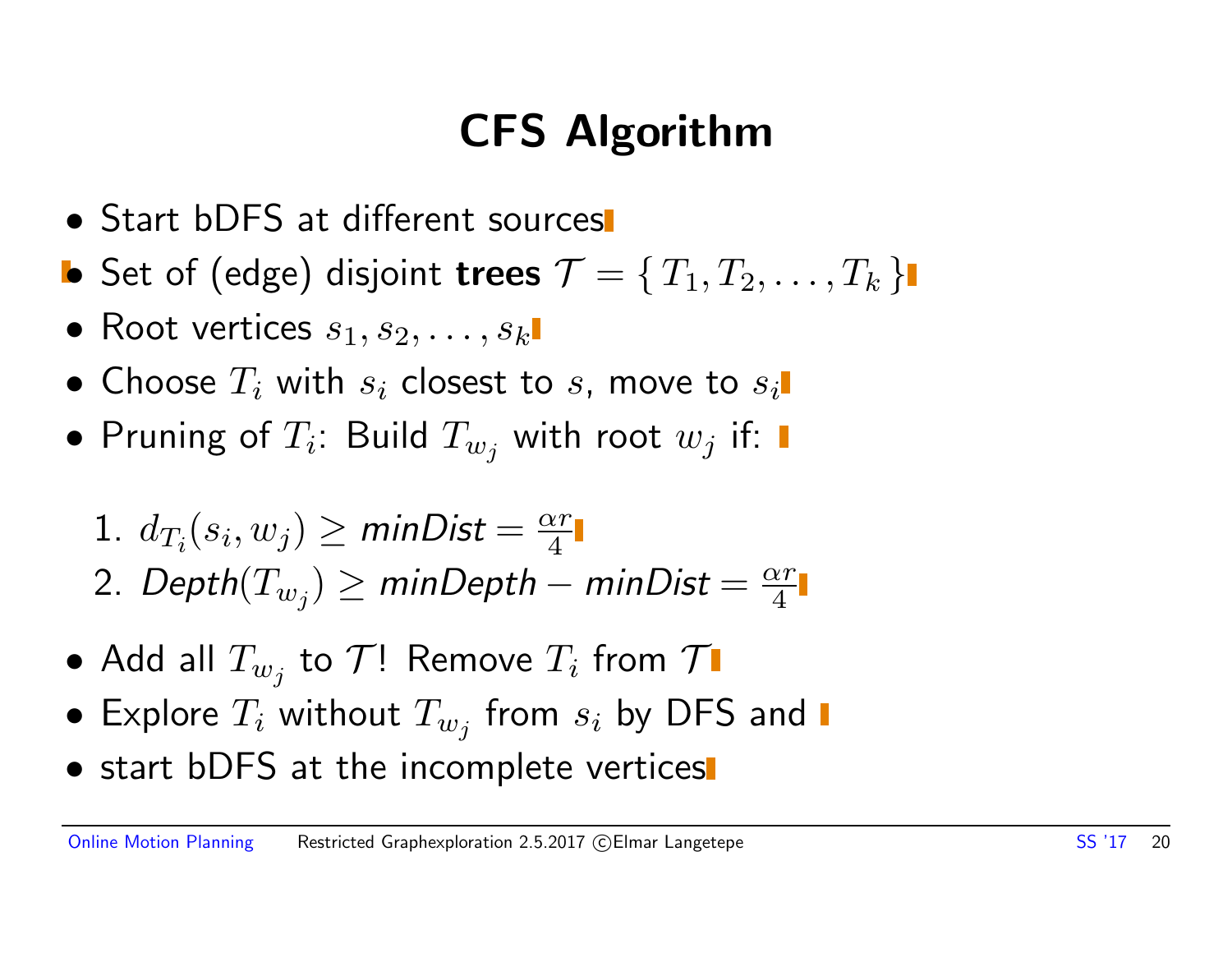- Graph  $G'$  of new vertices and edges  $\blacksquare$
- $\bullet$  Build a spanning tree  $T'$  of  $G$
- $\bullet$  Choose root  $s'$  with minimal distance to  $s$
- Add all these trees to  $\mathcal T$   $\blacksquare$
- Special case: Trees in  $T$  gets fully explored
- Trees in  $T$  with common egdes are joined
- Merging: Build spanning tree with new root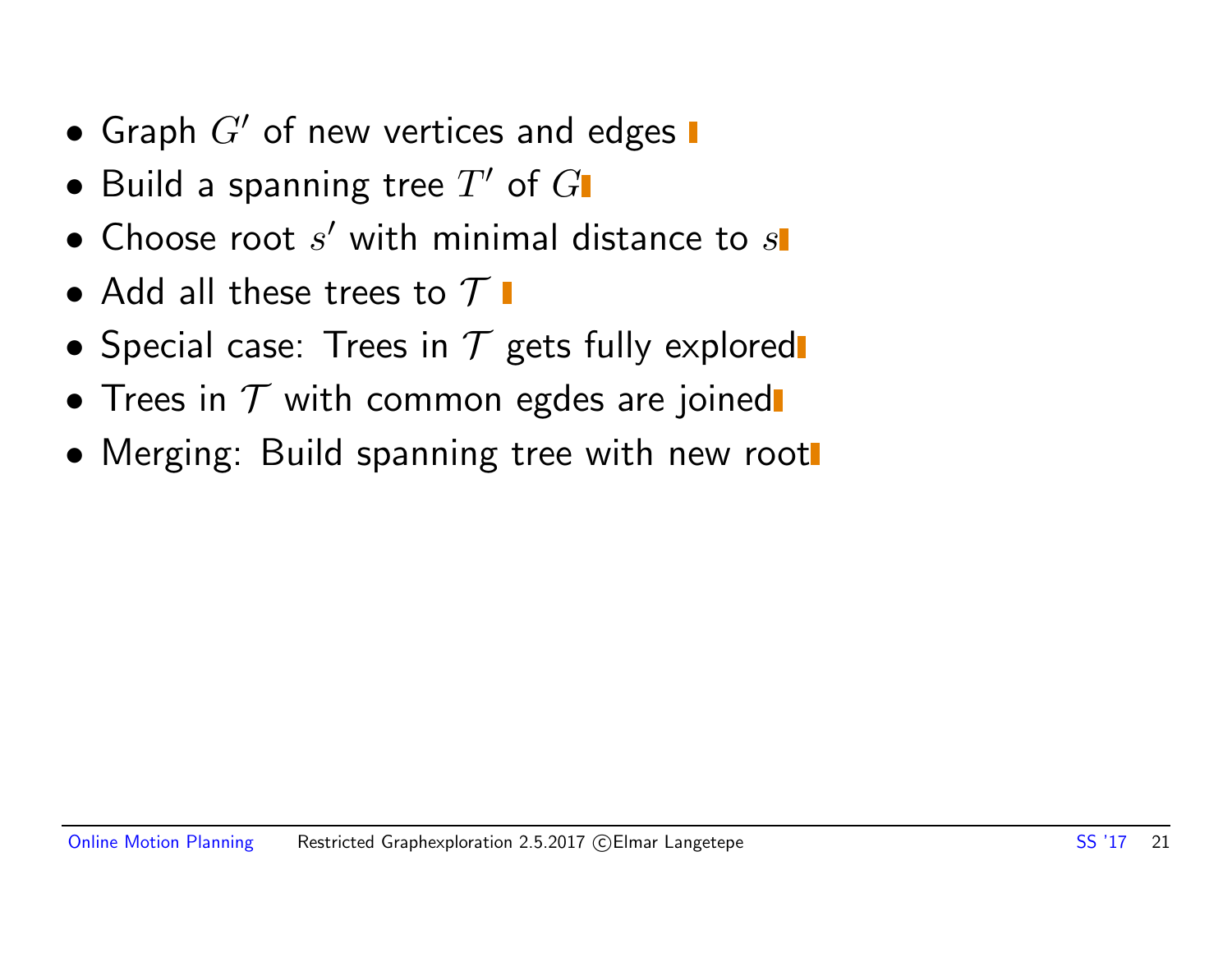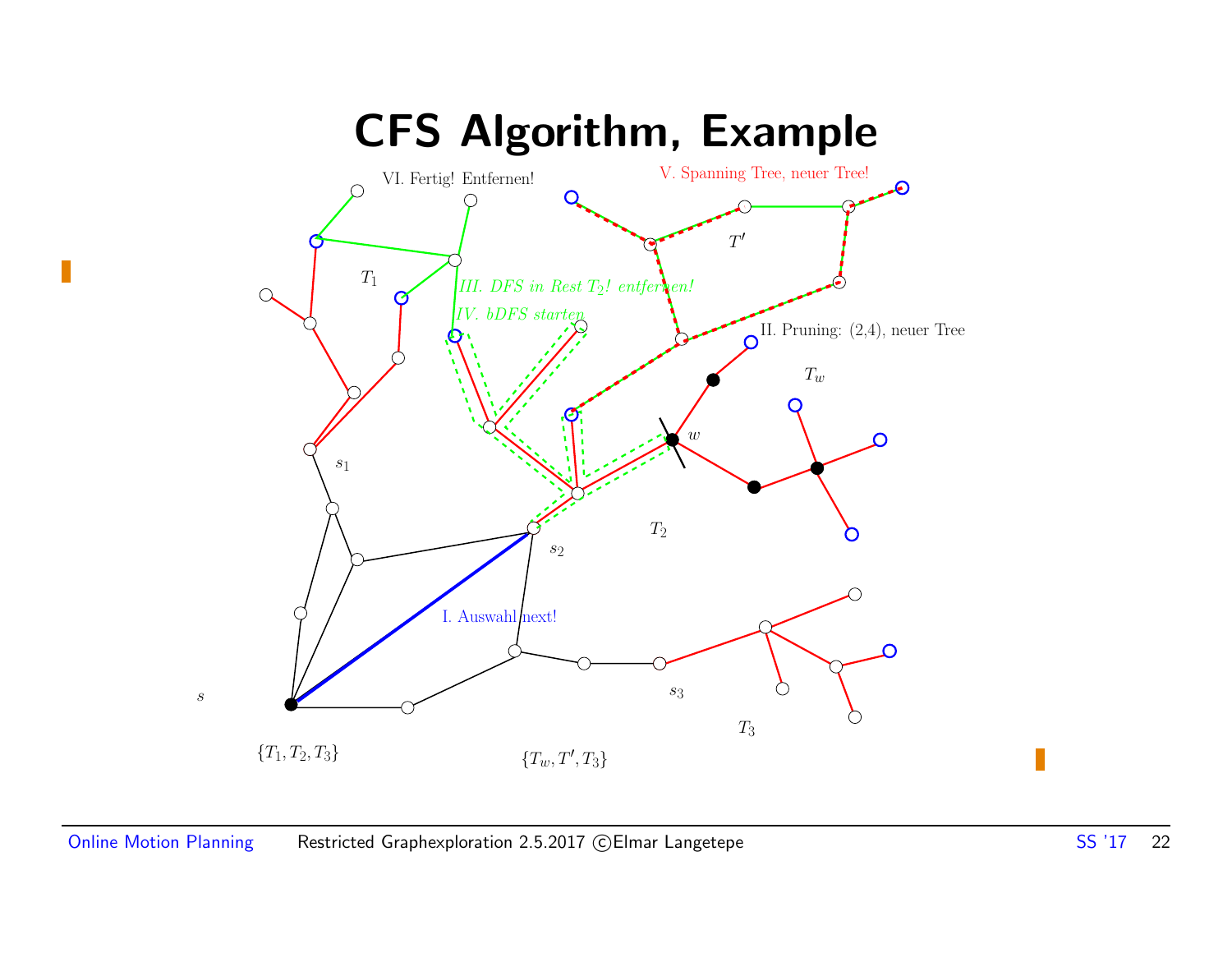## CFS Algorithm

CFS( $s, r, \alpha$ )  $\mathcal{T} := \{ \{ s \} \}.$ repeat  $T_i$ := tree in  $G^*$  closest to  $s$ .  $s_i$ : $=$  root of  $T_i$  (closest vertex to  $s$ ).  $(T_i, \mathcal{T}_i) := \textsf{prune}(T_i, s_i, \frac{\alpha r}{4})$  $\frac{\alpha r}{4}$ ,  $\frac{\alpha r}{2}$  $\frac{\alpha r}{2}$ ).  $\mathcal{T}:=\mathcal{T}\setminus\{T_i\}\cup\mathcal{T}_i.$ explore $(\mathcal{T}, T_i, s_i, (1+\alpha)r$  ). Remove all fully explored trees from  $T$ . Merge all trees in  $T$  with common vertices. Calculate spanning tree/root for merged trees. until  $\mathcal{T} = \emptyset$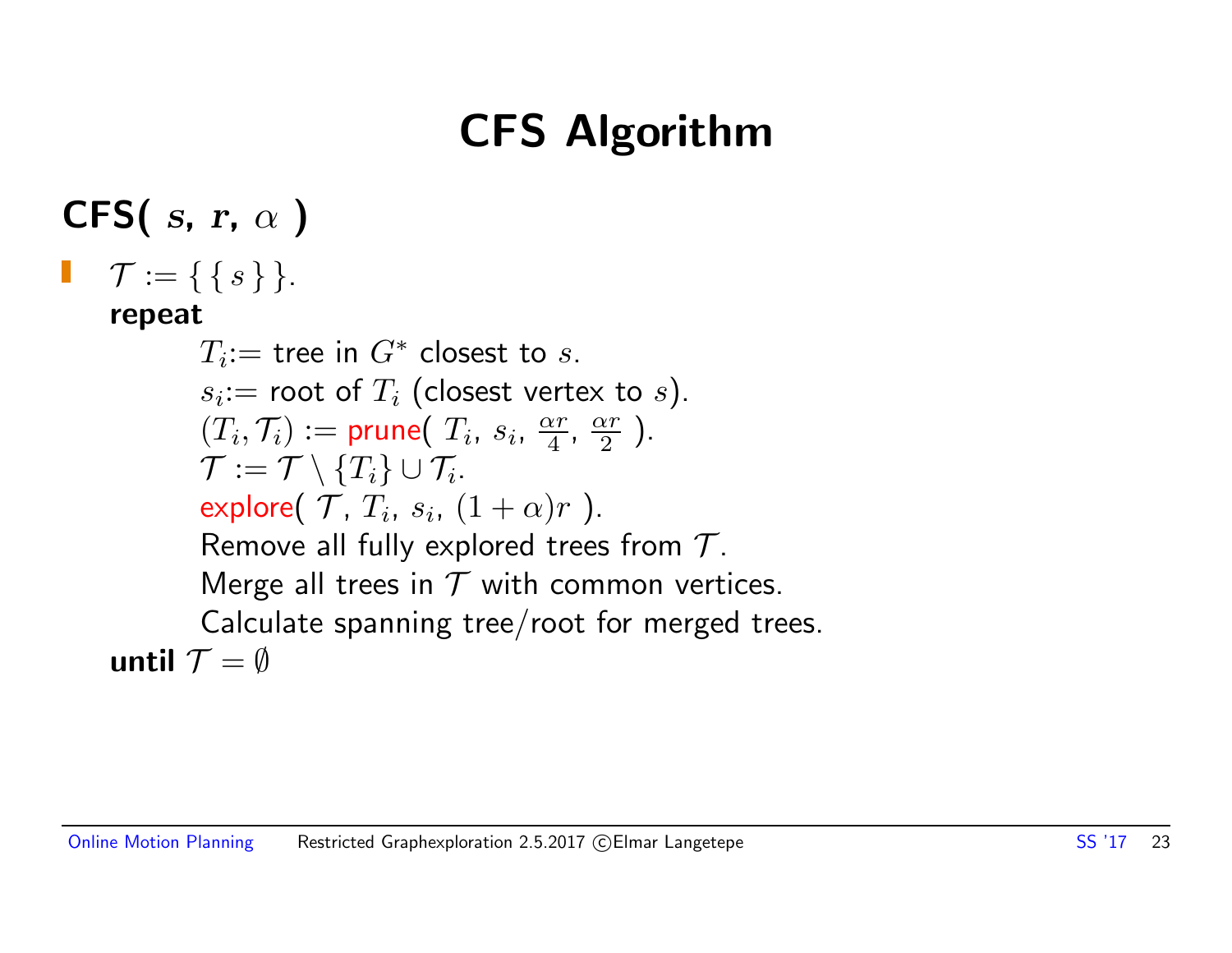### CFS Algorithmus: Pruning!

#### prune(  $T$ ,  $v$ ,  $minDist$ ,  $minDepth$ )

```
v := Root of T.
Ш
   for all w \in T such that d_T(v, w) = minDist do
           T_w := subtree of T with root w.
           if max. distance from v and vertex in T_w > minDepth then
                   // Cut-Off T_w from T:
                   T := T \setminus T_w.
                   \mathcal{T}_i := \mathcal{T}_i \cup \{T_w\}.end if
   end for
    RETURN (T, \mathcal{T}_i)
```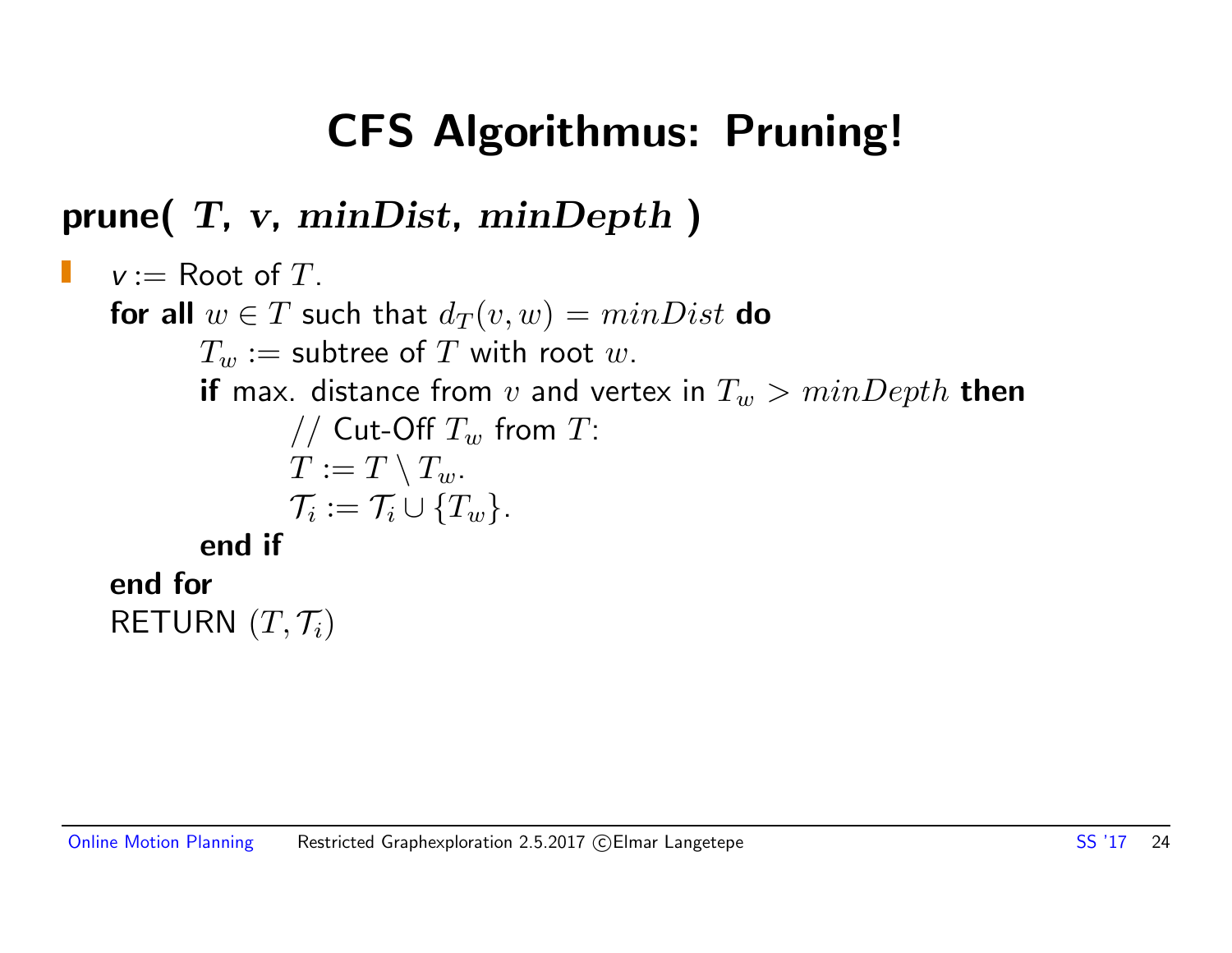## CFS Algorithmus: Explore!

explore( $\mathcal{T}$ ,  $T$ ,  $s_i$ ,  $l$ )

Move from  $s$  to  $s_i$  along shortest (known) path. Explore  $T$  by DFS. If incomplete vertex  $v$  is visited:  $l' :=$  remaining tether length. bDFS $(v, l')$ .  $E' :=$  newly explore edges.  $V' :=$  vertices from in  $E'$  (plus v). Build spanning tree T' of  $G' = (V', E')$ .  $\mathcal{T} := \mathcal{T} \cup \{T\}.$ Move back from  $s_i$  to s.